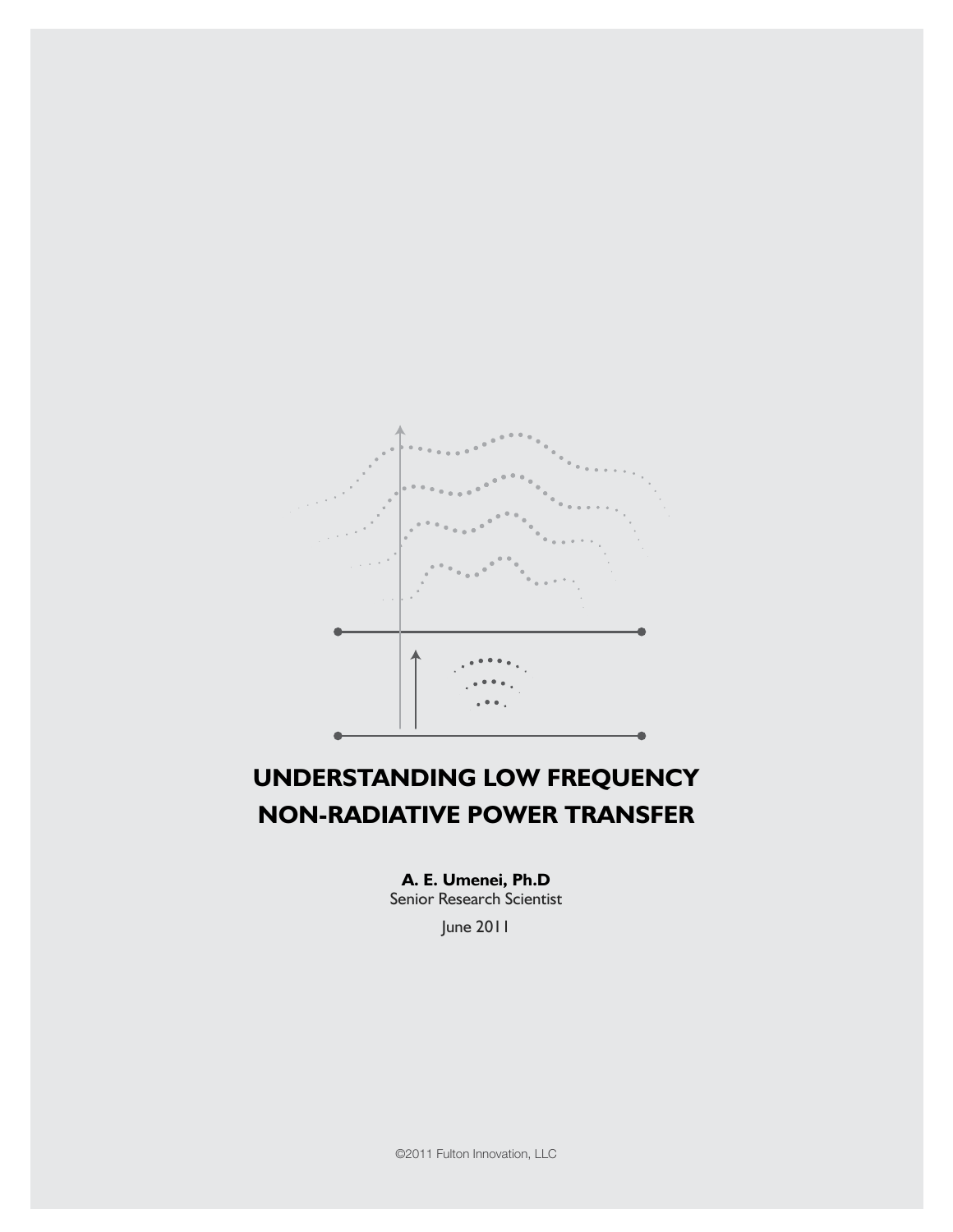

## **INTRODUCTION**

In the past decade, the increased interest in wireless power transfer technology is evident both from the technical and consumer perspectives. Improved system efficiencies due to the emergence of resonant transfer of power have engendered the rapid increase of applications that are emerging for this technology. As a consequence of the increasing ubiquity of these applications and the electromagnetic radiations that might be emitted, more concerns are being raised on their environmental friendliness. This has led to increased studies on the impact of this technology on the biosphere, especially on humans.

Different technologies are usually summed up into the term, "wireless power transfer technologies" resulting in complexities and errors in studying their environmental and human impact. This is because the frequency of operation over a distance from the source varies considerably. Hence discussing the technology without separating them along this breakdown could be misleading. One goal of this write up is to examine a subset of this technology, the inductive wireless transfer technologies. The focus will be on their non-radiative characteristics with respect to distance from source and frequency. Such a discourse might bring clarity not only to engineers in the field and consumers of these wireless products, but might also help with the regulatory requirements for this technology and its applications.

In an inductive power transfer system, an alternating electromagnetic field due to an alternating current in a transmitting system of coils enables voltage to be induced in the receiving coil. This is based on Faraday's law of electromagnetic induction. It is these electromagnetic fields in the vicinity of the power transfer system that raises the question of the radiation emitted by such systems; how they could be tested and/or limited. In order to examine the claim of non-radiative power transfer of this technology, a non-mathematical look at the solutions of Maxwell's equations and some electromagnetic wave theory will facilitate the analysis.

## **1.0 EM ENERGY FLOW IN NEAR FIELDS, FAR FIELDS**

#### **1.1 Near Field Consideration**

Any electromagnetic field source (point particle, dipole, antenna or coil) produces electromagnetic waves in surrounding media. The characteristics of these fields and how they interact with the

media bring the differentiation as to the radiative (stored) and non-radiative components of electromagnetic waves or fields. These fields are usually separated into the near field and far field, by taking into consideration their distance from the source, but more importantly, because of the wave characteristics of the dominant waves in this region. These regional boundaries are usually described in terms of the wavelength of the field source. Therefore, the wavelength of an electromagnetic (EM) wave, which is related to its energy, describes its interaction with its surrounding media. For the purpose of this article, unless otherwise stated, the source of EM wave is considered a simple inductor as is used in wireless power technology. As shown in Fig.1, wavelengths of the EM field source (antenna) are used to portray the distances that are generally accepted to delimit the regions.



*Fig.* 1*: Typical fields for EM sources showing region differentiation by wavelengths [*1*]*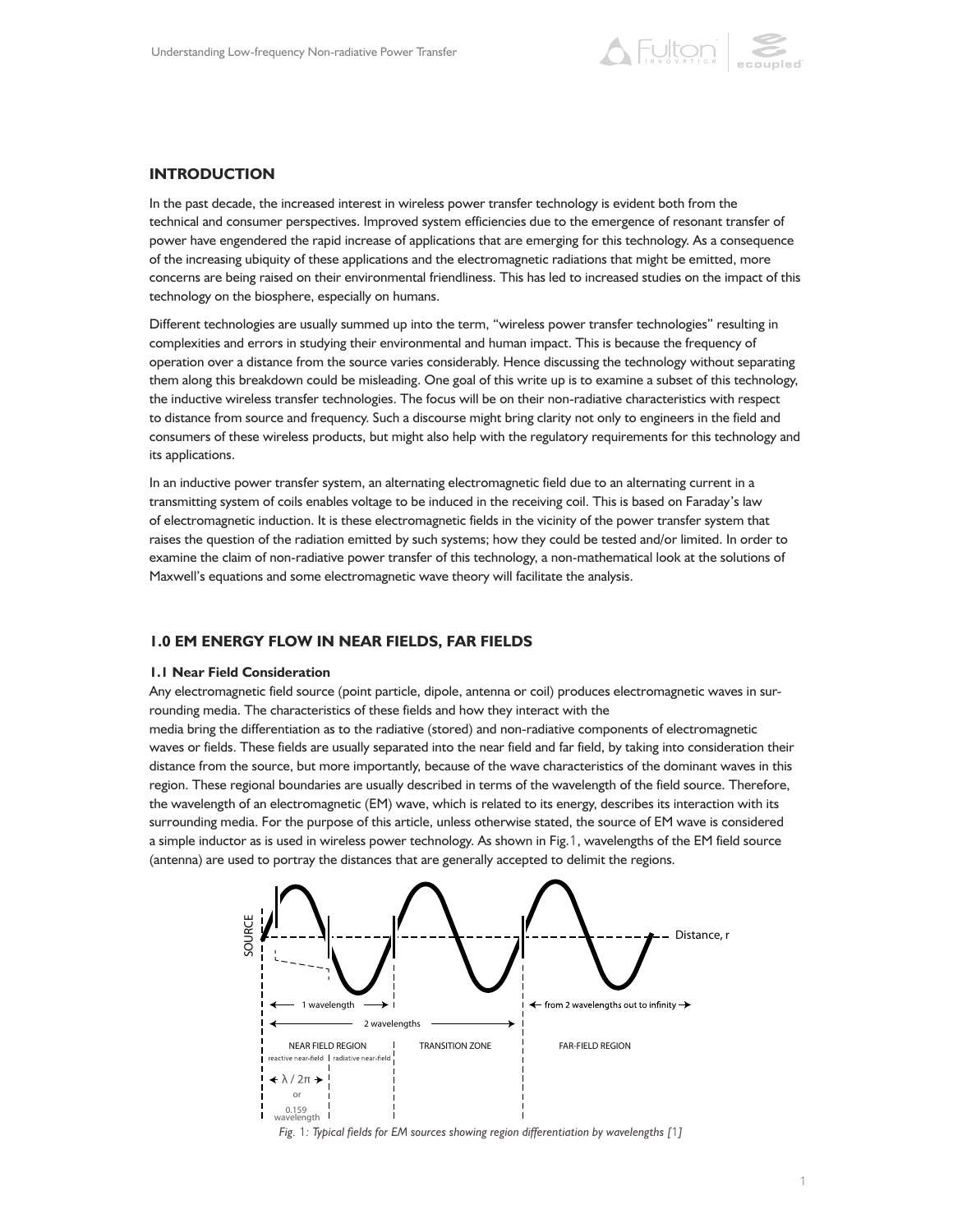

An ideal inductor source produces electric and magnetic (**E**-fields and **H**-fields ) fields respectively, in its immediate vicinity. For energy conservation, the circuit drives power into the field and the field by induction drives power back into the source circuit and hence there is no loss of energy. This cyclic energy exchange during each half cycle ensures that the voltage (V) and current (I) of the circuit stay mutually orthogonal, resulting in the absence of a real component of the circuit impedance, hence **Z = jwL**, where L is the inductance of the circuit. Consequently this region is called the reactive near field. If another circuit with a load is introduced, both circuits will interact and exchange energy. In other words, the source circuit will conserve its energy until a load circuit is introduced into its vicinity. The source system will only transfer energy unto a load system when it is needed, i.e., it only 'reacts' to energy needs and does not radiate them when not needed [2]. It should be noted that the reactive near field (generally accepted 0.159 multiplied by wavelength of the EM source, as shown in Fig. 1) only exist when the source is turned on. In the more realistic systems, this reactive near field is composed of inductive, electrostatic, electric and magnetic fields along with some intrinsic but limited radiated energy (due to accelerated charges in inductor). These are all related in very complex relations, although the predominant fields are reactive. Because of the complex phase relationships between **E** and **H** in this near region, studying their individual characteristics in this near field is neither non-trivial nor very instructive. These fields generally decay with  $1/r^2$ , while the radiative components decay by 1/*r* (where *r* is the distance from the source) [1]. As a result, if we go further away from the source into the far field, the radiative fields become more prominent as the near reactive fields decay quickly. Furthermore, in this far field, **E** and **H** fields are necessarily perpendicular to each other.

Using Fig. 1 as a guide, it is instructive to compute the boundary differences at some frequencies used in power transfer technologies, to ascertain their maximum field strength and energy content distribution. As shown these boundaries fall at  $\lambda/2\pi$ , and beyond for the reactive field, radiative field and far field regions respectively. The near field boundaries are 0.5 m, 47.5 m and 477.5 m for 100MHz, 1MHz and 0.1 MHz, respectively. Thus, it can be said that the power transfer technologies below 1MHz will predominantly have non-radiative EM fields as their method of energy transfer given the  $\sim$ 50m 'buffer zone' which their near field provides, as the near field phenomena is strictly a short-range effect. This illustrates that most of the energy available in the eCoupled™ technology of Fulton Innovation is primarily inductive and non-radiative in essence.

#### **1.2 Energy Flow Consideration**

Another way of examining this issue is by the use of energy flow and intensity of EM fields. For electromagnetic fields produced by a dipole electric charge, the total energy density in free space,

$$
\xi_{total} = \xi_{electric} + \xi_{magnetic} = \frac{1}{2} \left[ \varepsilon_0 E^2 + \frac{B^2}{\mu_0} \right]
$$
 (1)

The flow of this energy is generally represented in the Poynting vector

$$
\overline{S} = \frac{ExB}{\mu_0} \tag{2}
$$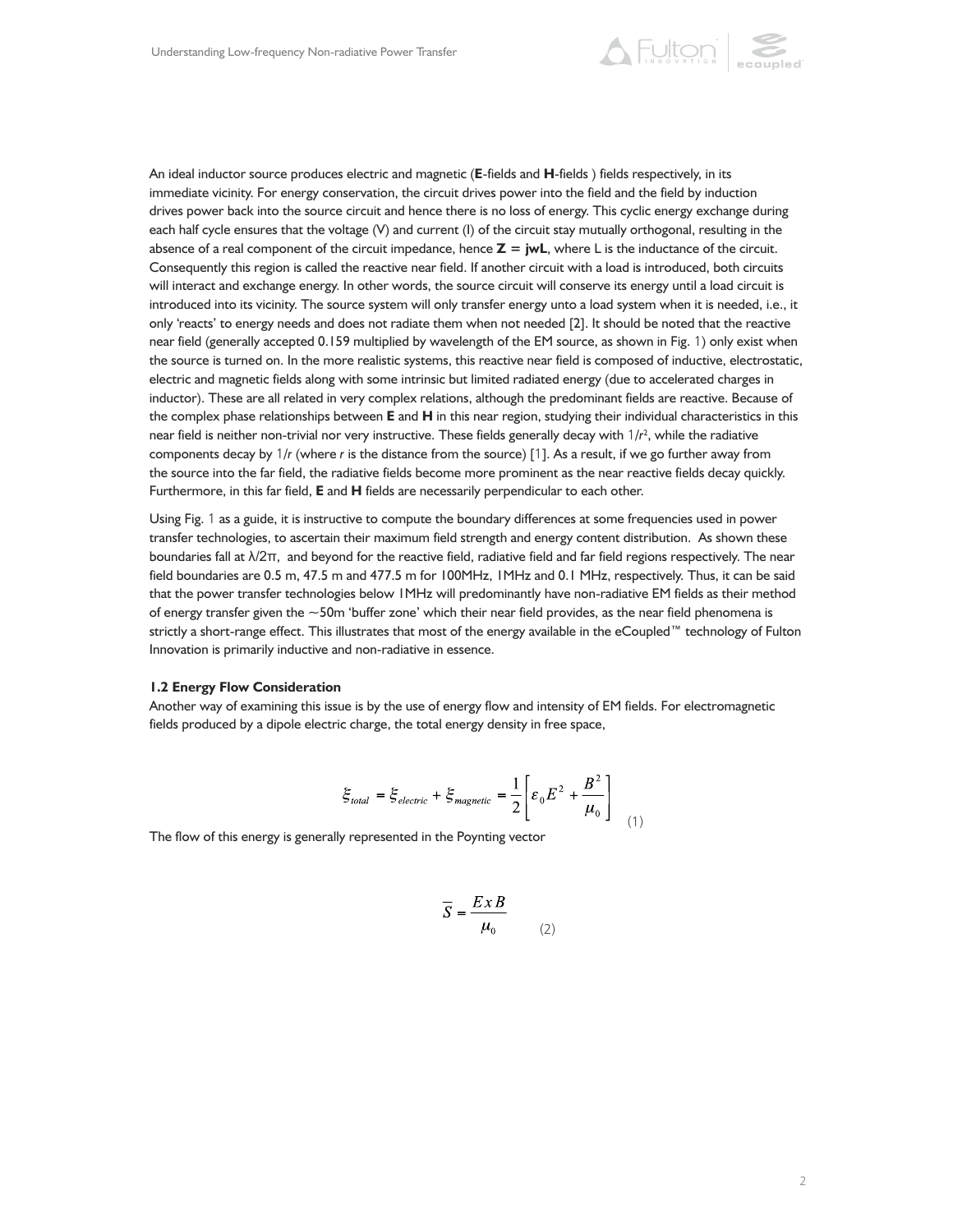

The magnitude and direction of the vector represents the energy intensity and the direction of flow of energy through a surface. Poynting's theorem then states that

$$
\frac{\partial \xi_{total}}{\partial t} + \oint \overline{S} \cdot dA + P_T = 0
$$
 (3)

Where  $\mathcal{E}_\circ$  is the permittivity of free space,  $\mu_\circ$  is the permeability of free space,  $\xi$  is the wave energy,  $|S|$  is the Poynting vector.

 $P<sub>T</sub>$  is the work done in converting EM fields into other forms, and the first term represents the rate of increase in total field energy within the region. If there were no flow of field energy into or out of the surface, these two terms would add to zero by conservation of energy. The middle term must therefore represent the rate at which energy flows out through the surface. If we assume for simplicity that the oscillation of this charged dipole is harmonic, we can represent its dipole moment  $p(t)$ = $p_{_0}$ co*swt*. As discussed earlier, in the near field there is an exchange of energy between the dipole and the EM field every half cycle resulting in no net energy movement. These fields by definition (Biot-Savart law) fall off by  $1/r^2$ , so the Poynting vector (2) falls off by at least  $1/r^4$  with distance from the source. It should be noted that the intrinsic oscillation of these near fields produces a weak 'induced' field with Poynting vector pointing outward, which constitutes the weak radiated field in the near field region. This falls off by 1/*r*, and hence becomes more prominent in the far field.

Given that the **E** and **B** fields are proportional to the acceleration of the charges, it follows the second derivative of the dipole is

$$
\frac{\partial^2 p}{dt^2} = \omega^2 p
$$

(4)

where p is the dipole moment and  $\omega = 2\pi f$ 

This in turn suggests that the Poynting vector, being a product of  $E$  and  $B$  is proportional to  $\omega^4$ , which shows that the amount of radiated power increases very rapidly with increase in frequency, and hence very little of the energy in the low frequency range is lost by radiation, as is the case with the radio and high frequencies [3].

### **2.0 EM FIELDS AND 'EVANESCENT' FIELDS IN POWER TRANSFER ANALYSIS**

Given the inherent complexity and interaction of the EM fields which are present in power transfer technologies at low and high frequencies in the near and far fields, the analytic explanations for these interactions becomes very difficult when every single field type is being taken into account. One of the reasons being that the EM wave interactions change with distance from source, and get even more unpredictable the closer you get to the source. Solving Maxwell's equations for an EM source surrounded by homogenous isotropic media yield various fields that decay at different orders of 1/*r* away from the source as explained above. These fields can be written as a multipole mathematical series expansion in 1/*r* comprising of spherical harmonic and spherical Bessel functions representing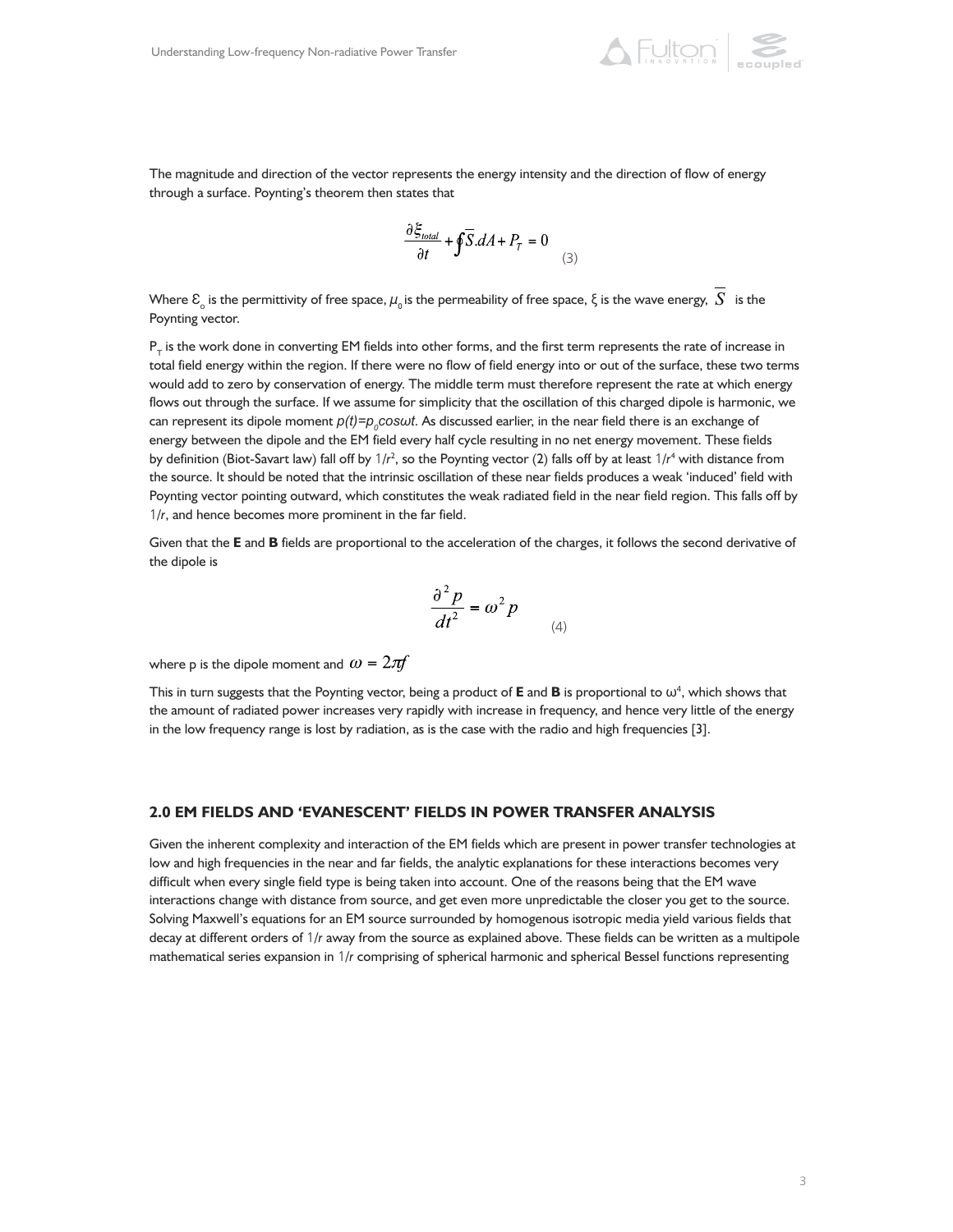

axial and radial dependencies respectively [4]. This field expansion is then applied to the power leaving a sphere around the EM source. Total power is a product of the power density and the area of the sphere, such that

# **Power leaving area = Area x Power density = 4πr². P<sub>a</sub>= 4π (C1 + C2/r + C3/r² + C4/r² + ….).**  $(5)$

where  $\mathsf{P}_{_{\sf d}}$  is the power density, and  $\mathsf{C}_{_{\sf l}}\text{-}\mathsf{C}_{_{\sf 4}}$  are expansion constants.

The first term is purely a constant. For this term, no matter what size you make the sphere, the same amount of power will flow through it. Mathematically, this shows that some power is carried away from the source. Therefore, the first term is due solely to the radiated field. Another thing to notice is that, as *r* gets very large, all the other terms will become negligible, leaving only the radiated term to be dominant in the far field, and at very close distances (small values of *r*), the non-constant terms will become much larger and the constant radiating term will become negligible. These non-constant terms taken together represent the power in the reactive field, and since it dominates at close distances it is called the near field [5].

The non-constant terms of this expansion can be attributed to the inductive and electrostatic fields which become significant as *r* reduces and we get closer to the source. In fact, as we get closer to the sources, this mathematical expansion breaks down due to the number of terms necessary to give an accurate description of the fields. Hence Eqn. 5 is then lumped into two terms, the first being the radiated field term, and the exponentially decaying fields lumped into another term called the **'evanescent fields'** (since their intensity decay with distance).

# **This grouping of the exponentially decaying components of the near field non-radiative EM field types are then mathematically examined as a single term called the evanescent fields, which is not in itself a physical entity, but a summation of the effects and characteristics of the various EM waves present near the source.**

Such an approach, of using a cumulative 'evanescent field' in lieu of the electrostatic, radiative and inductive components of the near field is that which is adopted by Karalis, Soljacic and Joannopoulos of MIT in their papers on wireless power transfer [6][7], as it lends itself more to a mathematical, than to a physical analysis. Though this approach produces results consistent with experimental analysis, it obscures the physics and engenders misunderstanding, especially with the generic use of the term evanescent fields in various aspects of wave theory, and not specifically electromagnetics. A more comprehensive physical, mathematical and engineering analysis of the same concept was carried out by F.Z. Shen et al. [8], and yielded identical results. This latter approach was not only less convoluted, but provided more information on the electrical and magnetic concepts of strongly coupled non-radiative transfer.

In conclusion, the discussion above has tried to clarify the difference between radiative and non-radiative fields in the context of power transfer. It has sought to examine the effects of frequency on the levels of radiation in the near fields, and shown that using the low frequency range in power transfer technology produces negligible radiation as their near field regions mostly cover the region of function of these technologies. But going higher in frequency exacerbates the radiation emission due to the exponential dependence of radiated power on frequency.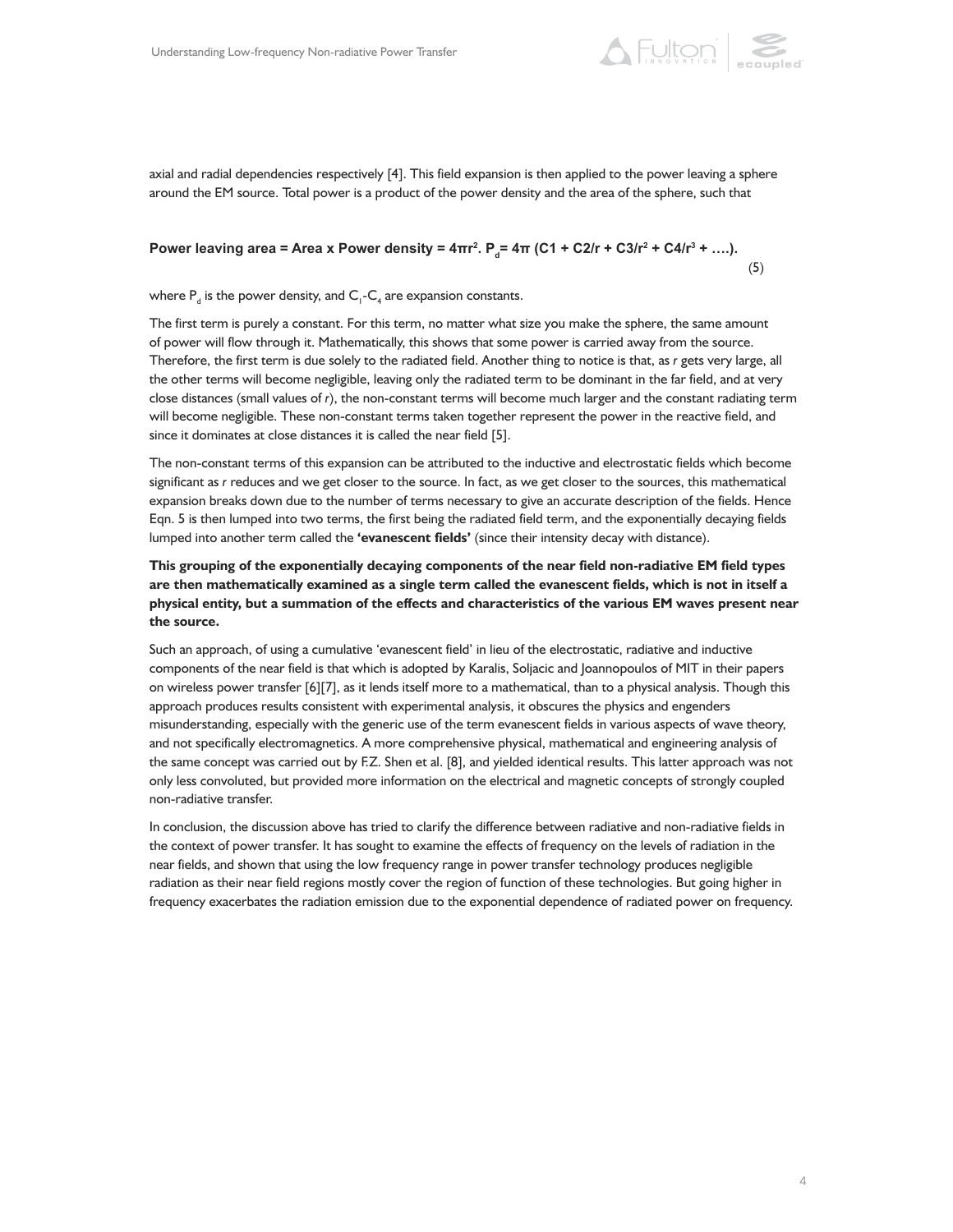

#### **References:**

- [1] '*Electromagnetic Radiation and How It Affects Your Instruments. Near Field vs. Far Field.*' www.osha.gov/SLTC/radiofrequencyradiation/electromagnetic\_fieldmemo/electromagnetic.html#section\_6
- [2] Ron Schmitt, '*Understanding Electromagnetic Fields and Antenna Radiation Need No Math*' March 2000, www.ednmag.com.
- [3] www.phy.duke.edu/~lee/P54/energy.pdf
- [4] www.wikipedia.org
- [5] http://ieeeb.okstate.edu/lecturenotes/EET4654%20Microwaves/Lecture%2010.pdf
- [6] André Kurs, Aristeidis Karalis, Robert Moffatt, J. D. Joannopoulos, Peter Fisher, Marin Soljacic '*Wireless Power Transfer via Strongly Coupled Magnetic Resonances*' SCIENCE, Volume 317, 6 July 2007. www.sciencemag.org
- [7] Aristeidis Karalis, J.D. Joannopoulos, Marin Soljacic '*Efficient Wireless Non-radiative Mid-range Energy Transfer*' Annals of Physics 323, (2008) 34-48.
- [8] F.Z. Shen, W.Z. Cui, W. Ma, J.T. Huangfu, L.X. Ran '*Circuit Analysis of Wireless Power Transfer by 'Coupled Magnetic Resonance'*,' IET CCWMT 2009, Pg 602.